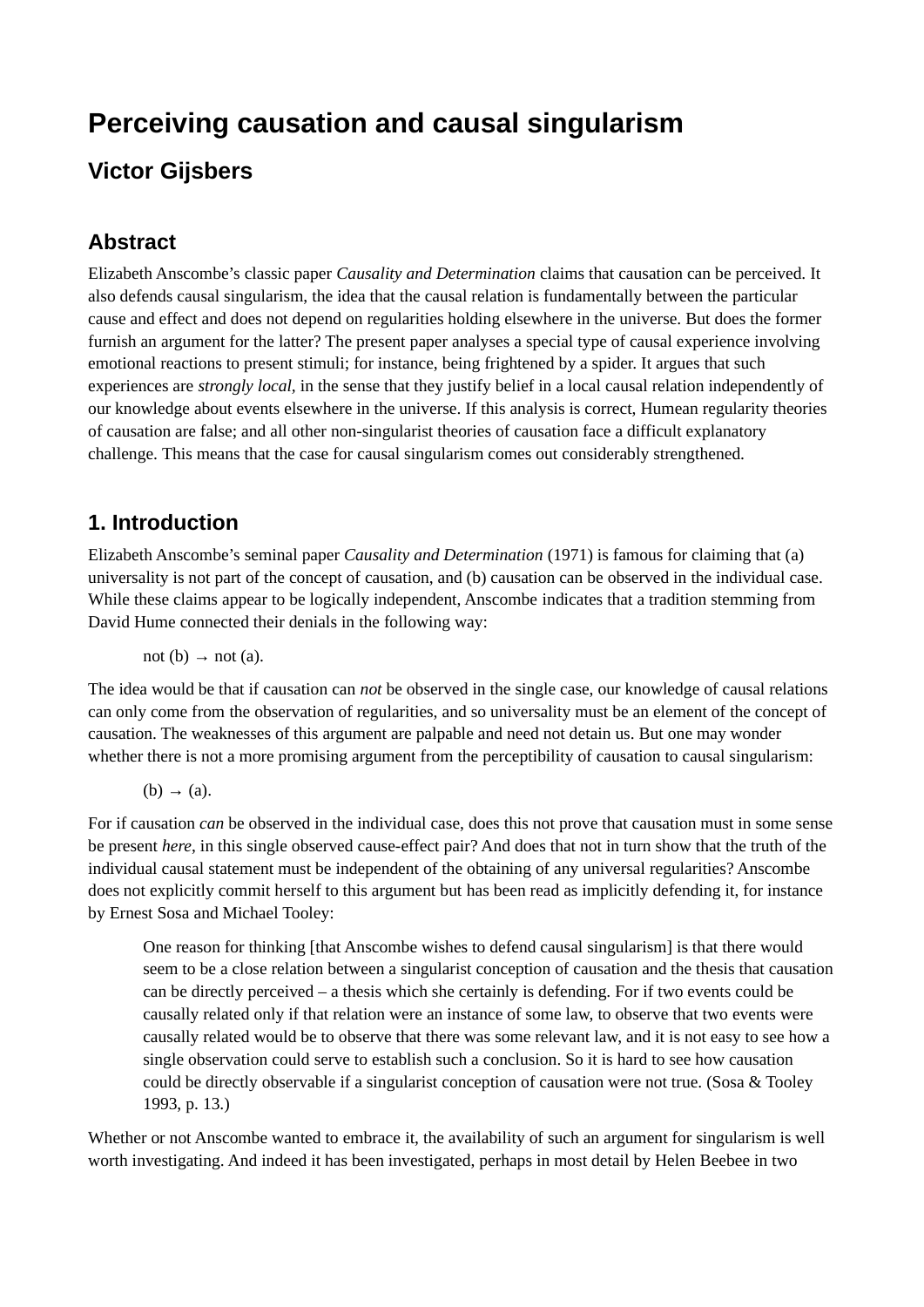excellent papers (2003, 2009).<sup>[1](#page-1-0)</sup> Now Beebee does *not* accept singularism, and argues that while Anscombe is correct in claiming (b), the singularist claim (a) does not follow from it. In other words, Beebee maintains that a non-singularist like the Humean regularity theorist is able to account for what she calls 'thick' causal experiences, perceptual episodes that present causal content.

In the present article, I will argue that there is a type of thick causal experience that the Humean regularity theorist cannot account for. Given the popularity of the regularity theory, this is already a significant result, although it falls short of establishing causal singularism. However, this type of thick causal experience also creates an explanatory burden for any theory of causation, a burden that the causal singularist can easily discharge but that non-regularity non-singularist theories may have more trouble with. The causal singularist position is therefore strengthened in two ways: by defeating one of its main rivals, and by putting an extra explanatory burden on its remaining rivals.

Clearly any argument starting from a particular type of experience of causation will have to spell out in detail where this type of experience is to be found. This will be the burden of sections 3, 4 and 5, which also serve as a (constructive) criticism of the existing literature. But before one starts a search for something, one needs a good idea of what one is searching for – one must at the very least be able to recognise it when found. We need to have a good idea of *how* causal experience might spell trouble for a regularity theory in order to know *what kind of* experience the singularist is looking for. For this reason we will first develop the logic of our argument before analysing any particular experiences of causation.

## **2. The argument**

Before we talk about experiences of causation, we should first clarify an ambiguity in the term 'experience'. Suppose that I walk into a room and I seem to see a lion there; in fact I unhesitatingly<sup>[2](#page-1-1)</sup> come to believe that there is a lion there. However, it soon turns out to be a friend of mine prancing about in a rather realistic lion costume. There are several ways one could describe this situation. One could say that I experienced a lion, but that the experience was not veridical. One could also say that I merely thought I experienced a lion, but in fact I experienced a guy in a lion suit. Finally, one could say that what I experienced was neither a lion nor a guy in a lion-suit, but a lion-like visual impression. And of course one's choice will be bound up with other philosophical commitments – e.g., the third option fits well with a traditional empiricist foundationalism that needs experience to be immediately accessible and not in need of justification.

For our purposes, however, we do not need a fully worked out theory of experience as long as we are clear about how we use the term in this paper. As a matter of terminology, then, let us stipulate that the phrases 'an experience of causation' and (equivalently) 'a thick causal experience' indicate an experiential episode of a subject that prima facie justifies belief in a statement of the form '*c* caused *e*' without relying on belief in a causal regularity linking events of types *C* and *E (*where *c* is an event of type *C* and *e* an event of type *E*).

Having clarified what we mean when we talk about an experience of causation, we go on to ask: why might an experience of causation be troublesome for non-singularists? The crux must be that such an experience is a *local affair*, and nevertheless an experience of *causation*. As Sosa and Tooley say in the quote given in section 1, if causation is a matter of law, then an experience of causation would have to be an experience that justifies belief in a law. And that may seem to be a bit much for any single experience to do. After all, we take experiences to be determined by what is going on here and now; that is, we take them to be independent of what happens in distant places or at distant times. So when we say that an experience of causation is a

<span id="page-1-0"></span><sup>1</sup> Beebee tells us that while she hasn't found the singularist argument in print, she heard it "in conversation many times"; and she points at Armstrong 1997 (213-4) and Cartwright 2000 (47) as coming close to defending it. One can perhaps add Ducasse (1965) as such an 'almost' defender.

<span id="page-1-1"></span><sup>2</sup> It is not uncommon to say that in such an experience one 'non-inferentially' comes to believe that there is a lion there. I don't think it is possible to make a distinction between beliefs one arrives at inferentially and beliefs one arrives at non-inferentially. But that is not the topic of this paper, and so I will simply avoid the phrase.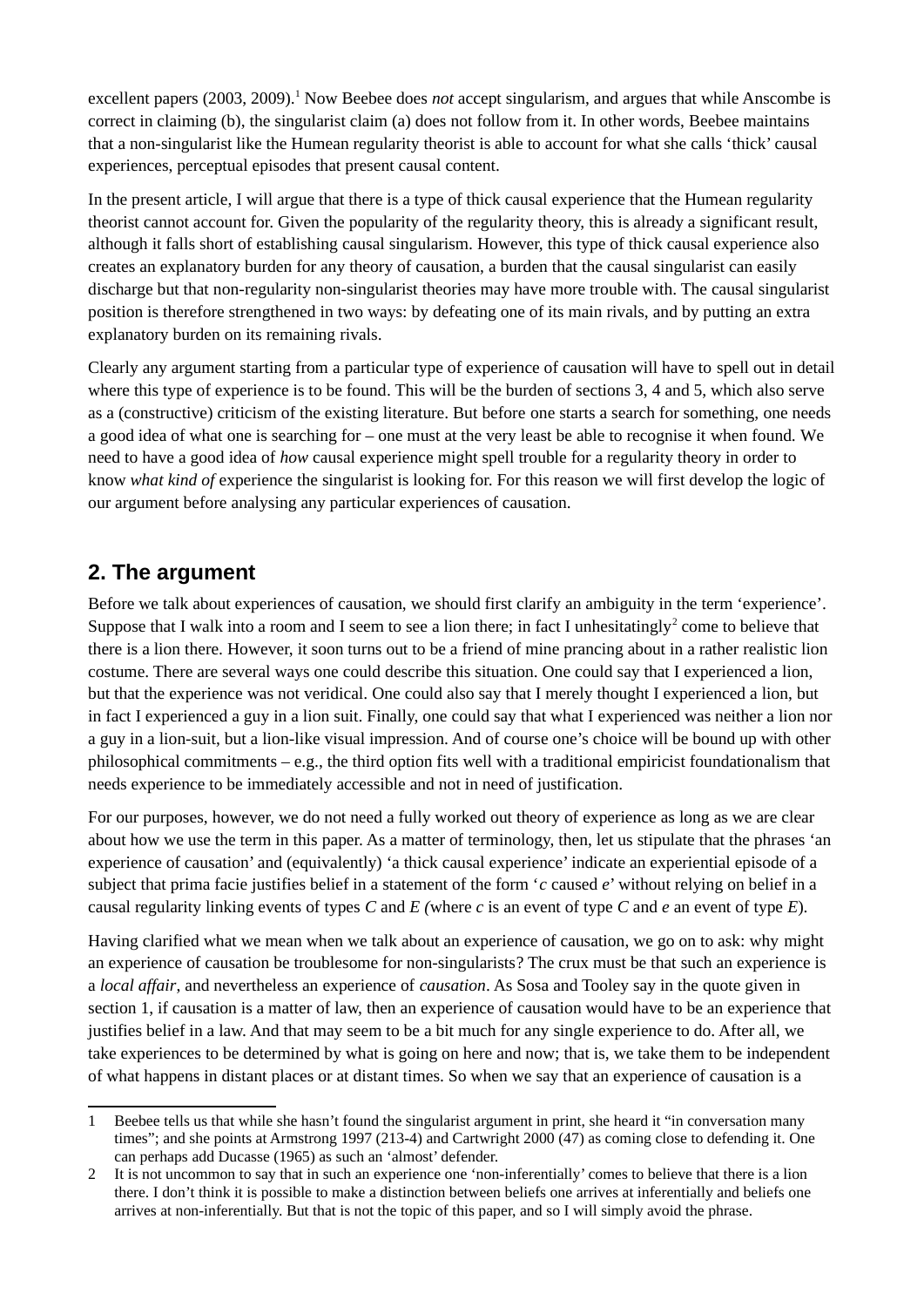local affair, we are at the very least claiming that the subject could have had the same experience even if other parts of the universe had been wildly different from how they actually are.

But if this is a merely phenomenological claim, it cannot spell trouble for the non-singularist. For we can hold that distant events make no difference to the phenomenology of our experience; and hold, at the same time, that those distant events *do* make a difference when it comes to determining whether the experience we have reveals a *real* relation of causation or instead offers no more than the *illusion* of causation. Suppose we have had a 'thick causal experience'. And now we learn that there is no global regularity covering the local cause-effect relation that we believe we have experienced. What happens then? Does the experience still justify belief in the local cause-effect relation? Or will its justificatory role be negated by our knowledge that there is no global regularity? The singularist will no doubt claim the former and the regularity theorist will claim the latter, but the experience itself does not seem to favour either explanation.

So in order to create trouble for the regularity theorist, a thick causal experience must be local in a stronger sense than the merely phenomenological one; it must be local in an epistemic sense. The experience must be such that knowledge about distant events cannot negatively affect its ability to justify the local causal claim. Let us therefore define a *strongly local causal experience* as a causal experience that can perform its justificatory role no matter what we learn about distant events.<sup>[3](#page-2-0)</sup> If *that* type of experience exists, then the regularity theorist might be in trouble.

Let us consider in more detail how strongly local causal experience creates trouble for the Humean regularity theorist. As a regularity theorist, she holds that

(A) Singular causal statements imply global regularities.

As a Humean, she holds that the world is a Humean mosaic. This involves the following reductionist claim:

(B) The truth of global regularities is grounded in the global pattern of local matters of fact.

where grounding is a relation of ontological dependence. Together (A) and (B) entail that

(\*) The truth of singular causal statements is at least partly grounded in the global pattern of local matters of fact.

Belief in the Humean mosaic also involves the following independence claim:

(C) Local matters of fact place no constraints on events elsewhere.

The existence of strongly local causal experiences is incompatible with the conjunction of (\*) and (C). If the truth of singular causal statements is at least partly grounded in the global pattern, then knowledge about that global pattern must be relevant to our singular causal beliefs. So whether or not we should believe in the existence of some local causal relation must be sensitive to what we know about distant events. Now a causal experience is strongly local just in case perform its justificatory role no matter what we learn about distant events. This is logically compatible with (\*) only if the local matters of fact revealed by such an experience constrain what the distant events can be, and constrain them in such a way that those distant events must exhibit a global regularity. But according to (C) there are no such constraints. Hence: *if there are strongly local causal experiences, then the Humean regularity theory is false*.

Assuming that strongly local causal experiences exist, this conclusion would have a big impact on current debates in the philosophy of causation, since Humean regularity theories are still quite dominant. But it falls short of proving causal singularism. Given the above argument, one can avoid contradiction by denying (A), which is to embrace causal singularism. But one can also deny (B) or (C) or both. To deny (B) is to claim that global regularities are not grounded at all or are grounded in something that is not the global pattern of local matters of fact; e.g., in relations between universals or in dispositional essences. To deny (C) is to claim

<span id="page-2-0"></span><sup>3</sup> This does not make a strongly local causal experience incorrigible; the possibility is left open that it would lose its justificatory role when we learn more about *local* events. We will briefly return to this at the end of section 5.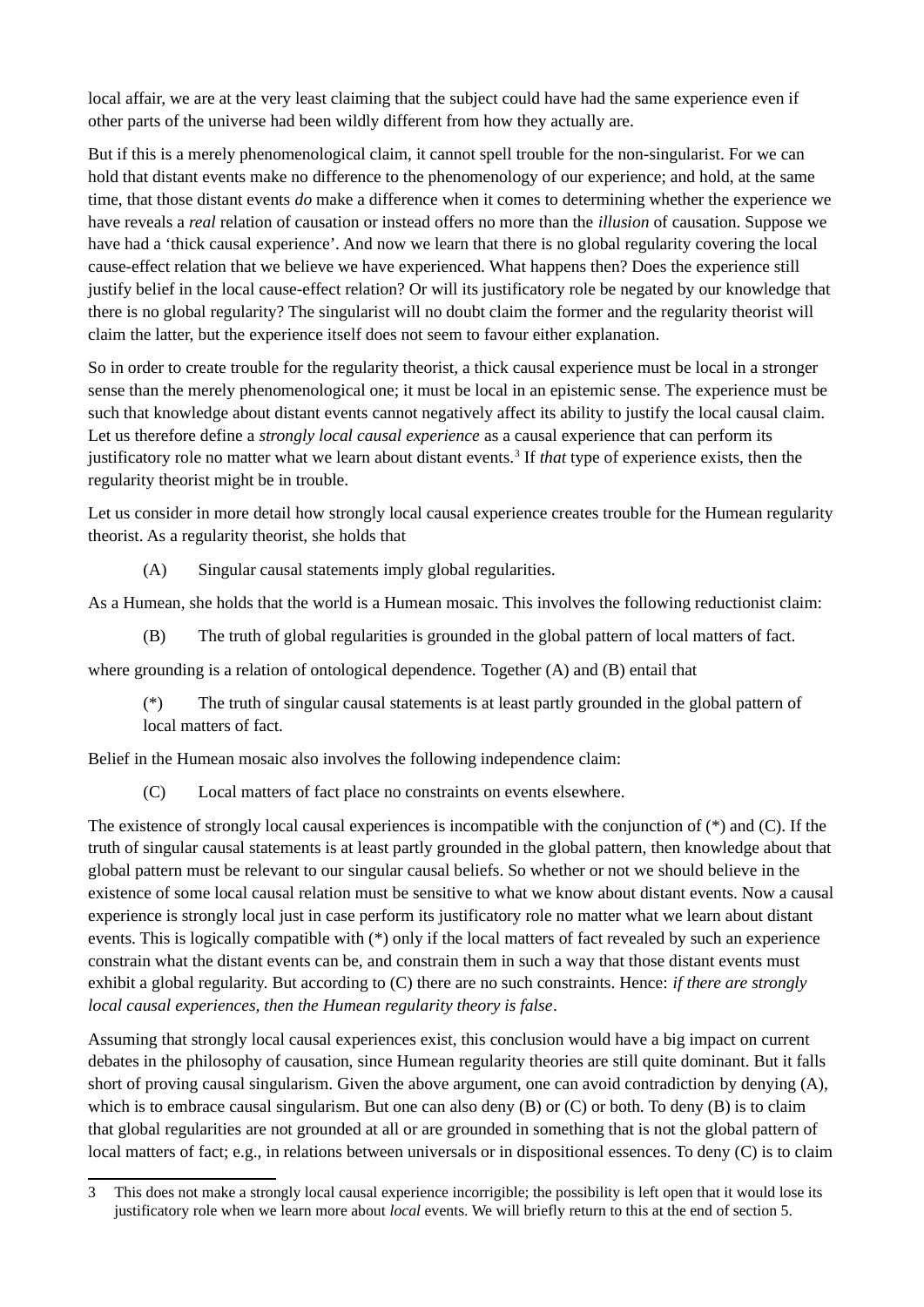that given certain local matters of fact, not all patterns of events elsewhere remain possible. Usually, (C) would be denied on exactly the same grounds that (B) would be denied – because local matters of fact imply truths about universals, perhaps, or because dispositional essences must always act in the same way, or for some such metaphysical reason.

Although strongly local causal experiences thus do not force one to embrace singularism, the singularist can nevertheless issue a challenge to the non-Humean non-singularist. The singularist has an obvious story about how strongly local experiences are possible: causal relations simply *are* purely local. But the non-singularist will have to explain how it is not only possible for humans to experience something that has non-local causal implications, but how it is also possible that the justificatory role of such experiences cannot be undermined by learning more about non-local facts.

Take the universals approach as an example. If there are strongly local causal experiences, then the defender of the universals approach would not only have to construe those causal experiences as clues to relations between universals, but also as clues that *could not be undercut by experiences of distant events*. It is far from obvious how to do this, since it would seem that if a local experience here-and-now can be positive evidence for a claim about universals, then a local experience somewhere else could also be negative evidence for that same claim. This doesn't depend on details about the universals approach but is a general problem for any non-singularist theory of causality. So although strongly local causal experiences cannot prove the truth of singularism by themselves, they do raise the burden for non-singularist approaches. (Whether this burden can be discharged cannot be investigated within the confines of this paper.)

Of course, all of this becomes relevant only if strongly local causal experiences exist! Whether they do is the issue that will concern us in the bulk of the paper. First, in section 3, we will discuss the ideas of Albert Michotte and Susanna Siegel, who are interested in showing that we truly *perceive* causation. Beebee argues that these types of perception are compatible with a regularity theory; and indeed, we will see these experiences are not necessarily *local*.

This motivates section 4, in which we look at the way in which C. J. Ducasse, Mary Shepherd and Nancy Cartwright bring in the notion of the 'single experiment' when discussing the possibility of perceiving causation. Their discussions show that local observations can give us causal knowledge. However, I will argue that the local causal conclusions justified by such observations are still liable to revision in the light of evidence about distant events, and so are not *strongly* local.

In section 5 I develop an idea of the Gestalt psychologist Wolfgang Köhler, according to whom the relation of causation becomes especially clear in emotional reactions such as being frightened. When an evil clown suddenly jumps at you from behind a bush, what you experience is *being frightened by the clown*; the connection between the cause and the effect seems particularly intimate. I analyse such experiences and argue that they are indeed *strongly local:* their justificatory role can be undermined by new information about the local situation, but not by new information about non-local events. Thus, the conclusions drawn above follow – the Humean regularity theory is false, and other non-singularist theories of causation have an added explanatory burden.

#### **3. Perceiving causation**

The psychologist Albert Michotte initiated a famous research programme investigating causal perception, culminating in his 1946 book *La perception de la causalité.* A typical experiment done by Michotte might involve the test subject watching a screen on which the following happens: a little circle moves rightwards towards a little square; the circle stops when it touches the square; and at the same moment, the square starts moving to the right. The test subject will then be asked to describe their experience, and might typically say something like: "I saw the circle bump into the square and propel it forward." This description is in causal terms. Michotte found that whether test subjects describe the experience causally is highly sensitive to the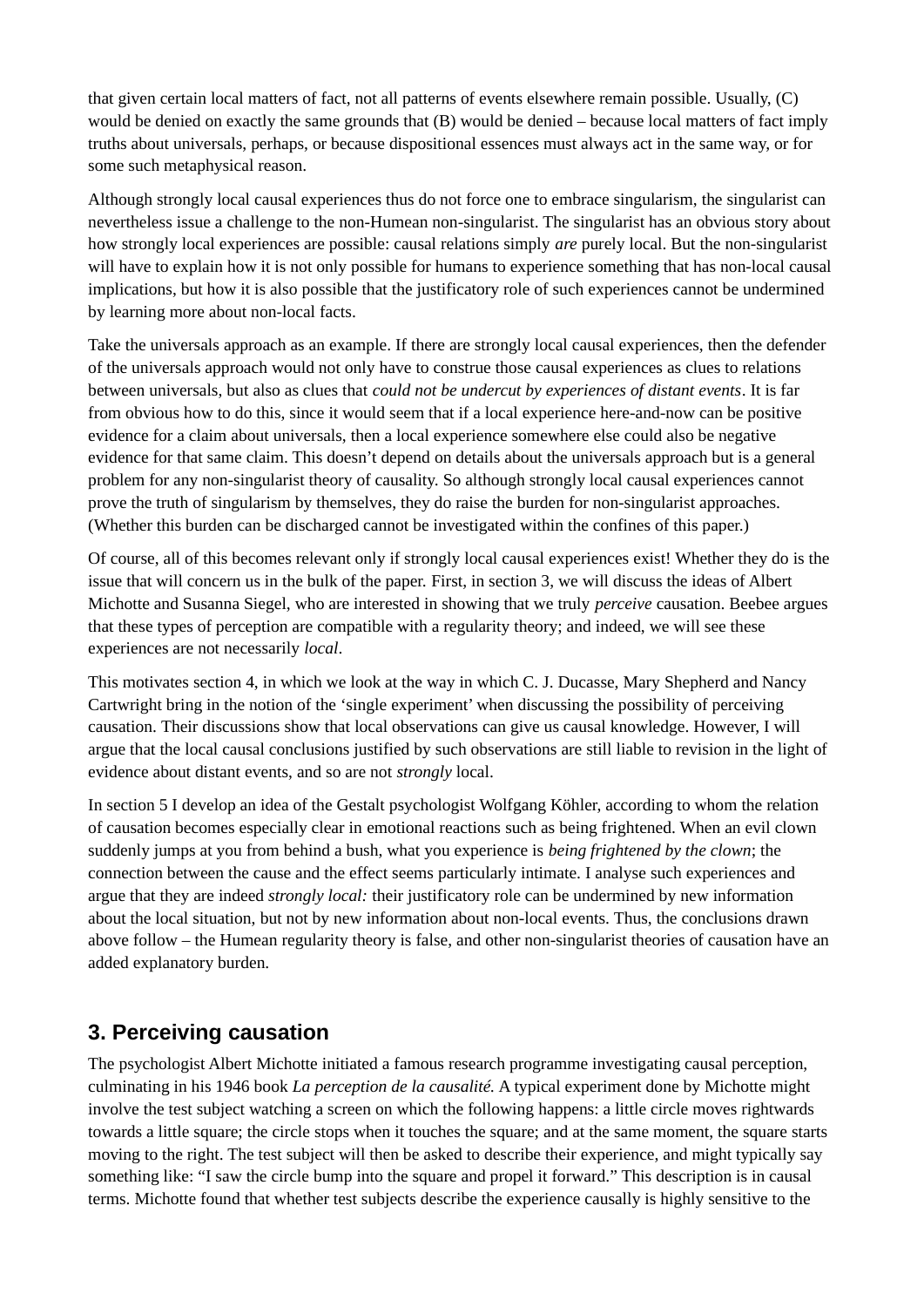exact parameters of the experience; e.g., the time delay between the circle touching the square and the square starting to move.

A curious feature of Michotte's experiments is that while the test subjects in some sense may be said to 'perceive causation', their experiences are in that respect not veridical: the circle, being only an imagine on a screen, does not *really* cause the square to move. It merely *seems* to cause the movement. But of course there are analogous cases, such as that in which a ball bumps into a milk carton and pushes it forward, where we *do* have veridical experiences. And this, Michotte might say, means that we can also perceive causation in a veridical sense.

Are Michotte's experiments of the right kind to spell trouble for the regularity theorist? Are they strongly local? Beebee (2009) helpfully points out that there is certainly something special about the experiences Michotte investigated: they are not sensitive to background information. Suppose that *I see a witch*, in the sense that I see an old woman with a weird hat and a large wart on her nose, and this visual impression is accompanied by the judgement: 'this is a witch'. Clearly, this judgement is sensitive to new information. When I learn that the woman before me is in fact a saintly abbess dressed up for a Halloween party, I revise my judgement, and I will no longer be tempted to claim that *I see a witch*.

But this is not the case in Michotte's experiments. For suppose we find out that that there is no causation going on on the screen; then we would *still* be tempted to describe our experience in causal terms, and we would *still* experience a phenomenological difference between the 'causal' (e.g., short time delay) and 'noncausal' (e.g., long time delay) visual sequences. (If one doubts this, simply recall that Michotte's own test subjects must have *known* that there was no actual causation going on.) Like well-known visual illusions, the experience of causation persists in the face of information that shows it to be non-veridical. This would also mean that they will not be influenced by information about distant events.

Susanna Siegel (2009) attempts to establish the point that we experience causation in a somewhat different way. She suggests that we can experience the same sequence of events in two ways that are identical *except for* a causal component. I throw a ball; it falls into a potted plant; and at the same moments the lights in the room go out. According to Siegel, one can experience this in a phenomenologically unified or a non-unified manner. She then argues that the best explanation of this phenomenological difference is not some difference in our background knowledge – in part because our having the unified experience is possible even when we do not *believe* the ball to have caused the darkness – but through the fact that in the one case the situation is represented as causal in our experience, and in the other it is not. Again the experience would be insensitive to information about distant events.

Beebee (2009) argues that while Michotte and Siegel show that causal experience may be independent of *some* background knowledge – knowledge that there is in fact no causation in this particular case – they have not even attempted to show that causal experience can be had independent of *all* background knowledge. (Nor was this their purpose.) And it is hard to see how anyone *could* show that, since *all* of us have a large amount of background knowledge. Again and again have we seen the sequence of one thing bumping into something else and the other thing starting to move. Again and again have we seen some obvious change in the environment (often the flicking of a light switch, but also sometimes just the waving of an arm) being followed by a light turning on. And so we may without contradiction hypothesise that causal perception as described by Michotte and Siegel is possible because of a prior acquaintance with regularities; thus, that perception of causation in the individual case is parasitic on a prior grasp of causal regularities. And if this is a coherent hypothesis, then this type of experience cannot create trouble for the Humean.

More fundamentally, though, even *if* the causal experiences described by Michotte and Siegel could be had independently of all background knowledge, they still would not be strongly local. For it would only be the *phenomenology* of the experiences that is independent of what we know about distant events; but this in no way shows that these experiences can play their justificatory role independently of such knowledge. We need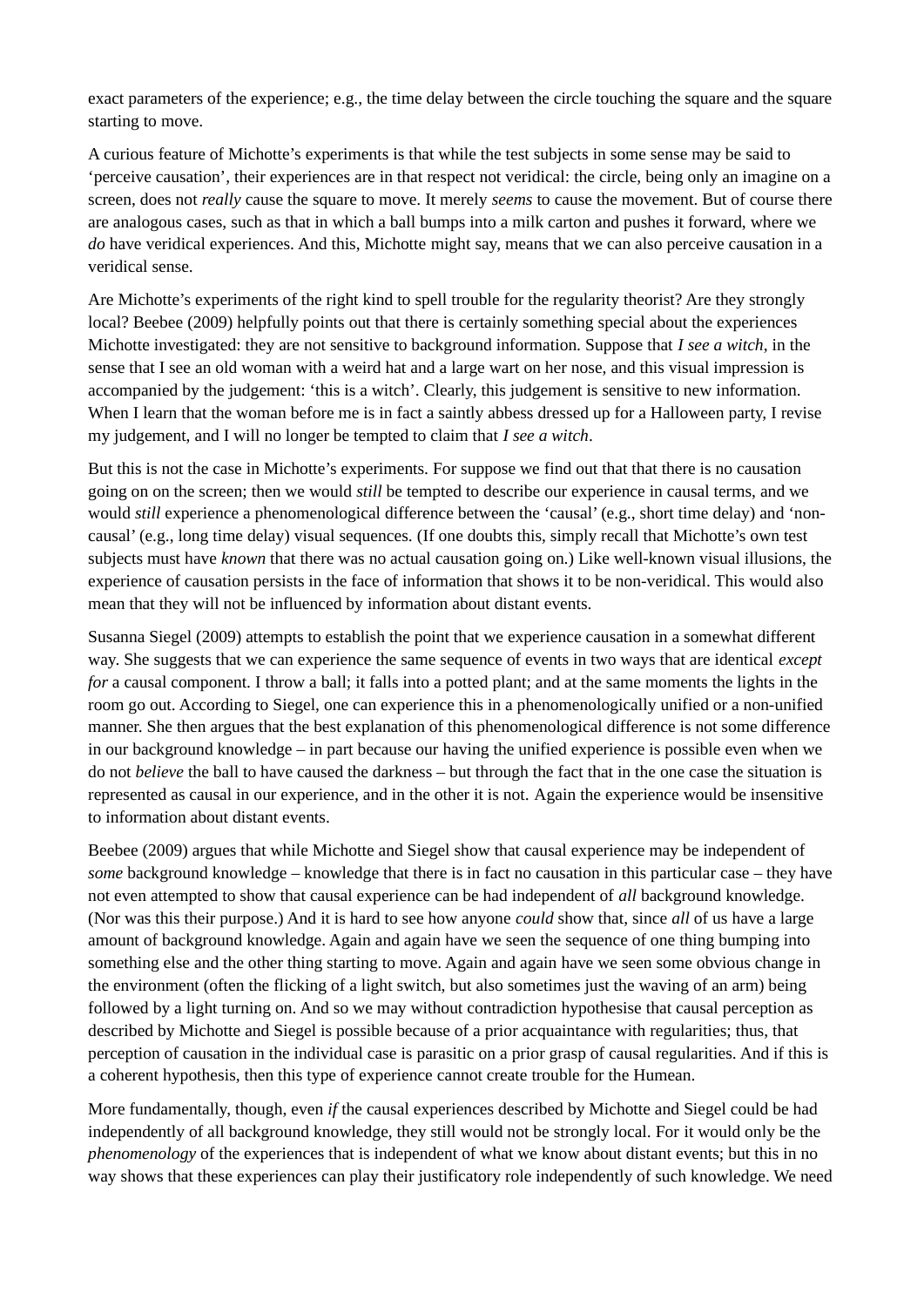to move beyond causal phenomenology to causal justification. With that in mind, let us investigate three authors who have written about gaining knowledge of causation from a single experiment.

#### **4. Causal experiments**

Anscombe's examples of perceiving causation are very different from those of Michotte and Siegel. She mentions the causal verbs "*scrape, push, wet, carry, eat, burn, knock over, keep off, squash, make* (e.g. noises, paper boats), *hurt*" as being crucial parts of our observation language; and goes on to suggest that even substantives like 'wind' and 'fire' are causal terms (Anscombe 1971; p. 93 as reprinted in Sosa & Tooley 1993). In this she is followed, or rather anticipated, by C. J. Ducasse, whose 1965 (in part based on his 1926) tells us:

The plain fact to which I refer is that every person has *perceived* – and I say *perceived*, not *inferred* – that, for example, a particular tree branch was *being caused to bend* by a particular bird's alighting on it; that a particular bottle was *being caused to break* by the fall on it of a particular rock; that a particular billiard ball was *being caused to move* by a particular other billiard ball's rolling against it; that a particular match was *being caused to ignite* by friction of it on a particular rough surface; that a particular footprint was *being created* – that is, being caused to exist – by a particular man's foot walking on a beach, etc. (Ducasse 1965, p. 177.)

As indicated earlier, Anscombe doesn't say much more about the nature of this causal experience, or how exactly the causation shows up in the experience; but Ducasse does go on to develop an argument for his claim that causation is perceived rather than inferred. This argument is based on his somewhat idiosyncratic definition of causation. For Ducasse, the crucial notion here is that of an *experiment,* which is a local state of affairs (not necessarily created by human beings) in which only two changes occur, one just before the other. For example: the tree is motionless. Only one change occurs: a bird alights on the branch. A second change begins to occur very soon after the first change has begun to occur: the branch bends. This is an experiment in Ducasse's sense.

When we have an experiment, we can say that the first change caused the second change. So in our example we can say that the alighting of the bird causes the branch to bend. In fact, Ducasse claims that this is what causation *is*. The relation between the events and surrounding circumstances in an experiment "is *not a sign* that causation, in some mysterious sense, is occurring, but is *causation itself*, and is perceived by the performer or observer of a well-conducted experiment." (1965, p. 178.) Since we can perceive – even if not infallibly, as Ducasse stresses in his 1967 – changes or absences of changes, we can perceive causation. And it also follows that "*one single experiment* is sufficient in principle to make evident that the particular change C in S did cause the particular change E in S. For repetition of the experiment is called for, if at all, only to make sure that the experiment was conducted strictly, and its outcome observed accurately." (1965, p. 178.)

We can compare Ducasse's reasoning here to that of a much earlier critic of Hume: Mary Shepherd in her brilliant 1824 book *An Essay upon the Relation of Cause and Effect* (partially reprinted in Shepherd 2018). Shepherd also points to the possibility of establishing causation in a single experiment: "One trial is enough, in such circumstances, as will bring the mind to the following reasoning. Here is a new quality, which appears to my senses: But it could not arise of itself; nor could any surrounding objects, but one (or more) affect it; therefore that one, (or more) have occasioned it, for there is nothing else to make a difference". (Shepherd 2018, p. 37.) In a footnote on the same page she also echoes Ducasse's point about repetition of experiments: "[w]hen more trials are needed than ONE, it is order to *detect* the circumstances, not to lay a *foundation for the general principle*, that a LIKE Cause repeated, a LIKE effect will take place."

There is, however, a crucial difference between Shepherd's approach and Ducasse's, for Shepherd does not *define* causation in terms of experiments. Nor does she need to, since her argument targets Hume's claim that only custom – and thus repetition – can convince us of a causal claim. Ducasse, on the other hand, wants to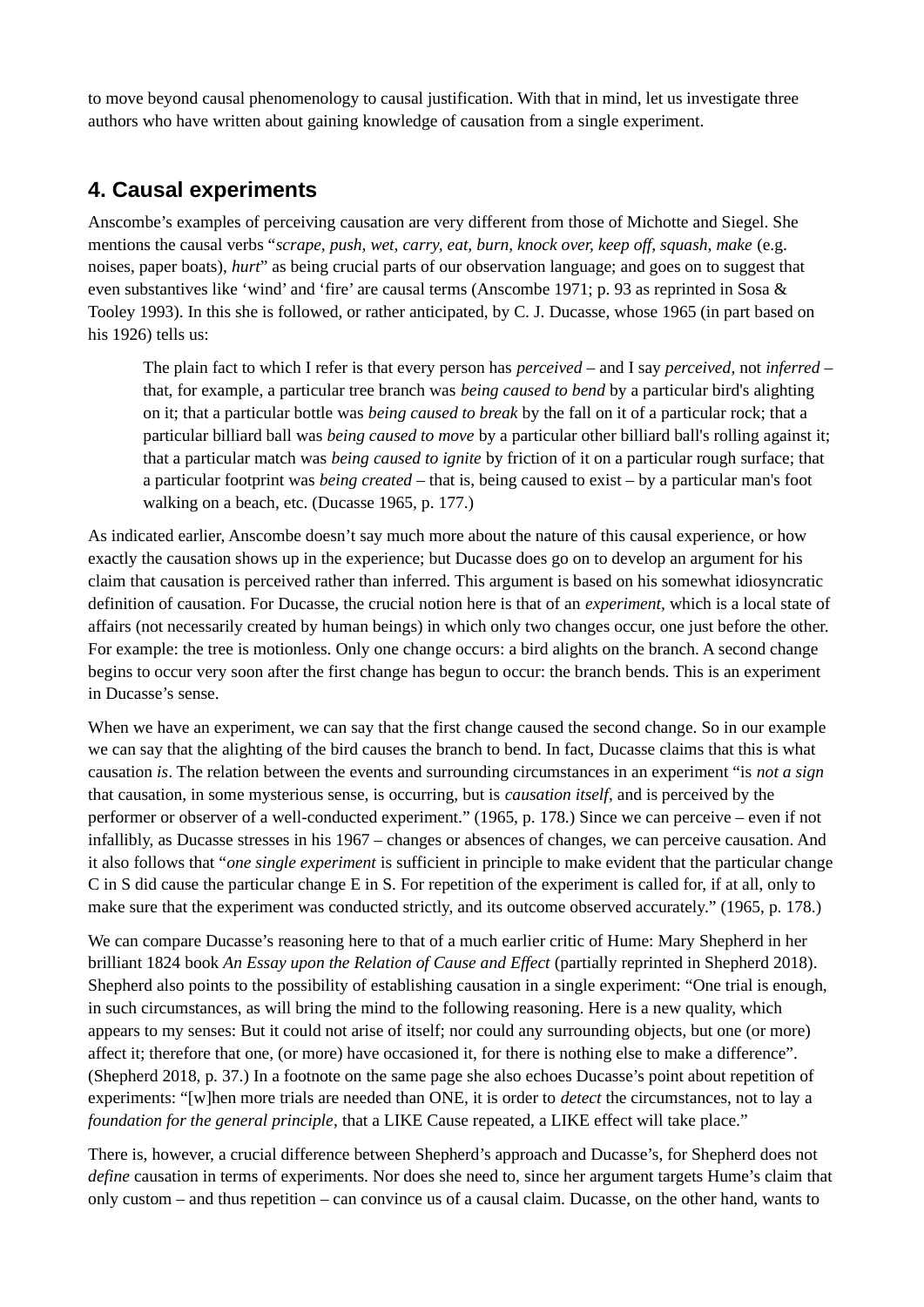prove singularism. And it is his definition of causation in terms of experiments that allows him to do so. For it is clear that *given* that definition, 'being an instance of causation' is a purely local property of a purely local situation; and so Ducasse can write that an "occurrence therefore could be unique in the history of the universe, and yet be, and be known to be, a case of causation." (p. 178.)

But this should give us pause, for observation has dropped out of Ducasse's argument here. Whether or not causation can be *observed* in the single instance is irrelevant; it is his *definition* of causation that establishes it as a local relation. But this means that despite initial appearances, the observability of causation does not strengthen Ducasse's argument one whit. All the weight is on his definition of cause. And it is clear that this definition simply begs the question against the non-singularist.

Still – there remains the interesting fact that we often *do* reach causal conclusions on the basis of a single trial or observation, as Shepherd and Ducasse point out. Does this mean that such experimental observations are strongly local causal experiences? It is helpful to look at Nancy Cartwright's (2000) discussion of how causal regularities and singular causal claims interact in our scientific reasoning. *Any* experimental test of a causal claim, she suggests, will presuppose the truth of some singular causal claims (e.g., "setting this button to 5 causes the magnet to produce a field of 5 Tesla") as well as of some causal regularities ("magnetic fields accelerate electrically charged particles"). Once such presuppositions are in place, one-shot experiments *can* decide singular causal claims. But without the presuppositions, no experiment is possible.

Clearly Cartwright's one-shot experiments are *not* examples of strongly local causal experiences. For they explicitly rely on non-local knowledge; and finding out that we were wrong about the presupposed causal regularities would undermine our confidence in the local causal claim. If it turns out that magnetic fields do not accelerate electrically charged particles, then the causal conclusions drawn from our experiment will lose their justification. So what we learn from Ducasse, Shepherd and Cartwright is that, yes, we can draw causal conclusion from one-shot experiments in science; but, no, this ability does not involve strongly local causal experiences. The search must continue.

## **5. Strongly local causal experience**

On the first nice day of spring, I walk to the back of my garden, open the shed door, and immediately scream and jump back, having been scared by a big hairy spider. Clearly I am in no doubt that it was the spider that frightened me. Doubt about the origin of the fear seems impossible; as if I might have stood there panting in the doorway of the garden shed, wondering *which* of the objects in the visual field caused my fright; and by taking a good look first at the rake, then at the bicycle, and then at the spider, I slowly formed a hypothesis about the cause of my fear. Of course not. The fear I experienced is *fear of the spider*; not even fear of spiders in general, but a fear caused by that *particular* spider over there, *that* one, the big black hairy beast from which I instinctively flee. And indeed it is not just the fear, but also the fleeing that I experience *as caused by the spider*. This example of experiencing causation is significantly different from those we discussed in sections 3 and 4, and, I will suggest, much more fruitful for the singularist.

We find this type of example in the writings of the psychologist Wolfgang Köhler, who discusses a whole array of them in the final chapter ('Insight') of his 1947 book *Gestalt Psychology*. To give a few: I admire the beautiful singing voice of the opera diva; I am charmed by the first smile of my child; I enjoy the coolness of the beer I'm drinking; I am annoyed by the mess someone made in my lab. These are all cases where we experience some external state of affairs *as causing* an internal reaction; and where this reaction is *directed at* that external state of affairs. The voice is *experienced as* causing my admiration, and my admiration is *directed at* (is admiration *of*) the voice.

With these examples, Köhler's is explicitly taking aim at Humeans. But his arguments against their theory of causation are not very convincing. For example: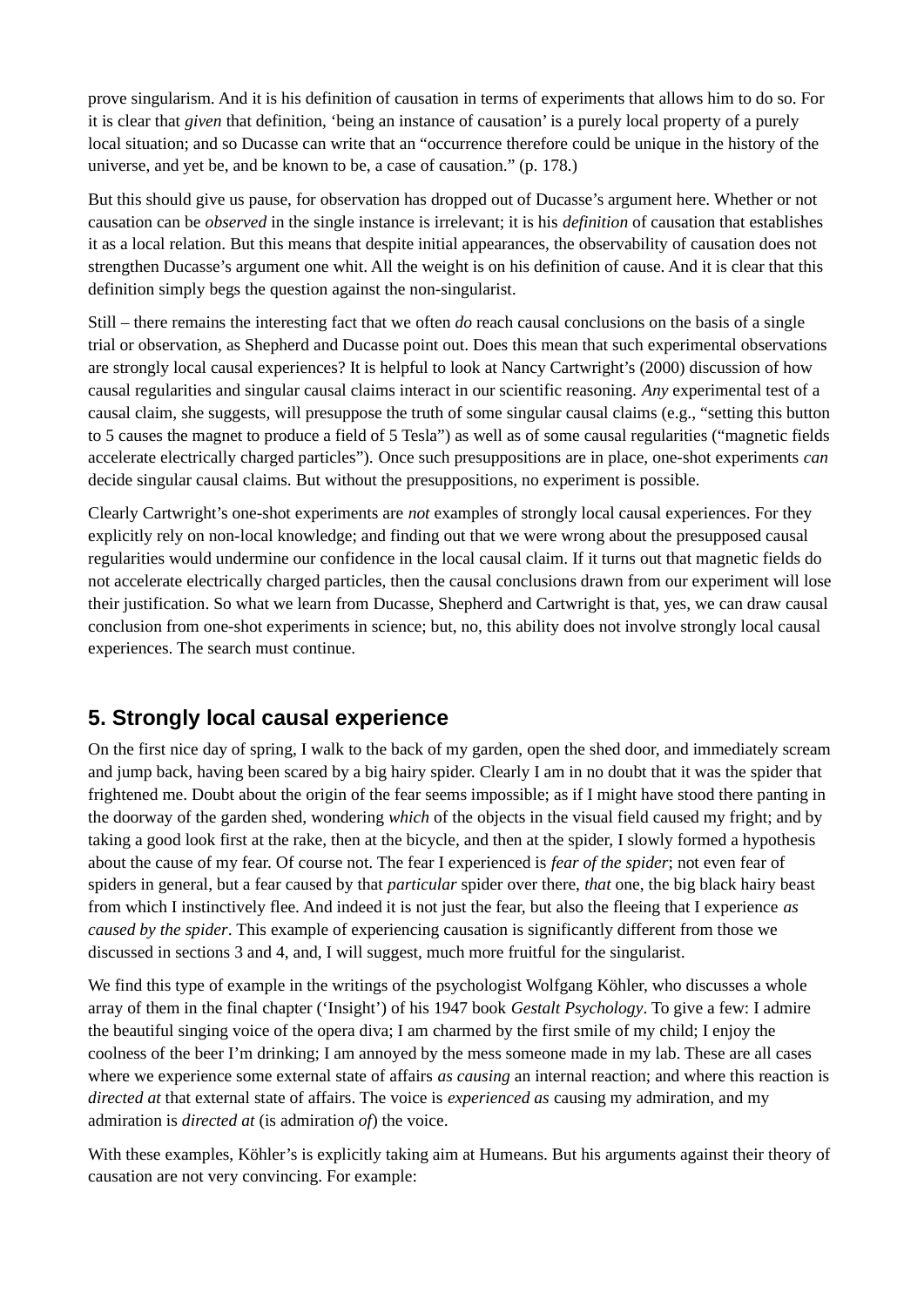Suppose that [a Humean] is riding in a bus in which he has to stand, because it is crowded. At a certain moment a heavy man chooses the feet of our Humean as a good place to stand on. As a matter of principle, the Humean would have no way of deciding whether the [...] face of a girl in the bus or this man's conduct is the cause of the anger which he, the Humean, now feels. He might find out by experimentation and induction, or he may have learned to connect such things correctly in the past. But [...] he could not possibly tell without such indirect evidence. (p. 343)

We have learned from Beebee that the Humean can just accept that, yes, a lot of indirect evidence may have been incorporated into how we experience the world. So what? If the singularist is to make any headway, we need experiences that are strongly local.

I want to argue that the spider experience *is* a strongly local causal experience, as are the experiences in Köhler's own examples. I was frightened by the spider. I was experientially aware of the spider as that which frightened me. And my certainty that it was the spider that frightened me cannot be undercut by information about non-local events. I may learn that other people have not been frightened by spiders. I may find out, by experiment, that I myself am not frightened by the spider when I return to the shed. I may even find that the next spring, having forgotten all about the incident, and being just as surprised by the spider as I was the first time, it nevertheless does not frighten me. None of that seems to cast the slightest doubt on the veracity of my original causal experience.

Let us put some more pressure on this claim.<sup>[4](#page-7-0)</sup> Suppose that I try very hard to find some regularity under which my experience can be classified. I systematically bring myself into contact with the spider, even going as far as touching it. No fear. I systematically expose myself to other – even bigger and hairier – spiders. Again, I never feel the slightest tinge of panic. I ask my parents whether I had any traumatic experiences with spiders when I was young. Nope. I have brain scans made while I'm watching spiders. No fear-related signals are seen, not even weak ones. Would this not undermine the justificatory role of my experience? Would it not make me wonder whether perhaps something else – something glimpsed only from the corner of my eye perhaps, or some random event in my brain – caused the original fear?

If we were totally committed to the truth of the regularity theory, then we might indeed start to have doubts about the experience. As Quine (1951) suggested, we *can* hold on to any belief if we are willing to make adjustments elsewhere. If I have decided to hold on to the regularity theory no matter what, then beliefs about distant events will *always* be relevant to the justifications I have for local causal claims, because I will always give up local causal claims if they fail to instantiate regularities; and so there would, for me, *be* no strongly local causal experiences. But for the current discussion we should presuppose a dialectical situation in which we have not yet settled on the true theory of causation. It is important to see that everyone, no matter which of the current theories of causation they accept, will agree that a Michotte-style sequence on a screen is not really an example of causation; and that similarly everyone will agree with Cartwright that experimental conclusions about causal relations can be undercut by new information about other events. But this is not true in the spider case. If the *only* reason to reject the causal justification offered by the spider experience is that it doesn't fit one's favourite theory of causation, one is walking a far more dubious path.

It might be suggested that we often reject experiences that do not fit the regularities of nature. If one (seems to) see an elephant flying outside one's window, or if one hears a report about a wooden statue weeping blood, one might be justifiably sceptical. But such events – purported miracles – fail to fit the regularities of nature in the *strong* sense that they are inconsistent with what we believe about those regularities. We have good reasons to believe that elephants cannot fly and that wood cannot produce blood. The spider case fails to fit the regularities of nature only in the *weak* sense that it does not fall under any known regularity. But in this it is no different from many of the most mundane events. As Cartwright (1994) points out, we cannot apply the laws of mechanics to predict where a dollar bill swept away by the wind will land. Nor can we

<span id="page-7-0"></span><sup>4</sup> I am indebted to an anonymous referee for some of the following examples.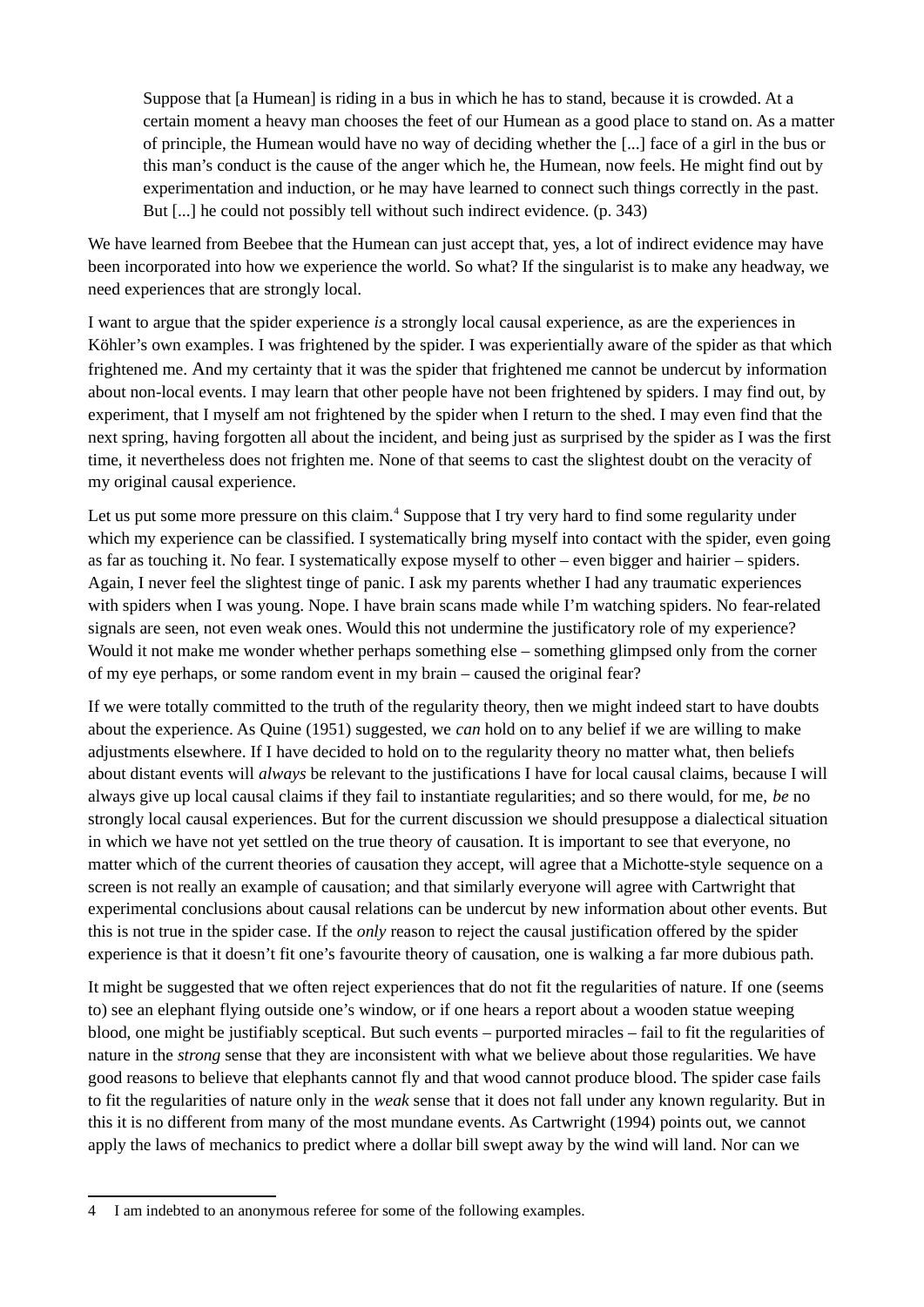explain why the glass shattered in exactly eighty-three pieces when it hit the floor; or why, of all the people we met, it was this one person we fell in love with. So there is in fact no salient analogy with miracles.

The case for the strong locality of the spider experience can also be strengthened in a more positive way, namely by analysing what makes it and experiences like it special, and how these special features enable them to play their justificatory role independently of information about events elsewhere. I want to follow Köhler himself by drawing attention, first, to the *directedness* of the reaction to the stimulus. The fear is fear *of* the spider; the admiration is admiration *of* the voice. This is a feature that examples from mechanics clearly lack. When one of Hume's billiard balls hits another and sets it into motion, the motion of the latter object is just *motion*; it is no way 'directed at' the motion of the former object. We can think away the former object, and the motion remains the same; whereas we cannot think away the voice and still have a subject admiring that voice. And this inseparability of cause and effect has not been achieved by means of a question-begging verbal definition, in the way that an object can only become 'hammer-propelled' by being caused to move by a hammer. The inseparability of the admiration and the voice is right there in the experience.

Again following Köhler, we may notice that we experience our reaction as *apt*, that is, we experience it as the natural or appropriate reaction to the stimulus. The voice is experienced as *admirable*: it is part of our experience of the voice that admiration is the appropriate reaction to hearing it. In the same way, when we are frightened by the spider, we experience our fright as the natural and appropriate reaction to the eightlegged monstrosity. To be sure, we may *believe* or even *know* spiders are not really fearsome. Afterwards we may laugh about our reaction and we will perhaps call it foolish. But in the moment, we experienced fright as the appropriate reaction to the spider. And just as with directedness, mechanical examples do not exhibit this feature of aptness. It makes no sense to ask whether it is appropriate for a mechanical sequence to take place. It takes place or it does not take place, but it is not a subject for normative judgement. Köhler draws a strong conclusion from this difference, arguing that in his examples we have direct experience of the 'functional relation' between cause and effect, which no inductive method can ever give us:

I did directly experience, first, that my admiration was related to the singing rather than to any other thing, and secondly, that admiration was the natural answer to such a way of singing. As a consequence, I needed no indirect criteria, no scientific investigations, no coefficients of correlation, in order to know about the connection between the singing and the admiration. As a matter of fact, my experience told me more than any scientific induction could. For induction is silent as to the nature of the functional relation which it predicates, while in the present example a particular fact of psychological causation was directly experienced as an understandable relationship. (p. 324.)

Can this be made more precise? Here I turn to Zwart 1967, the only philosophical discussion of Köhler's theory of causal experience that I am aware of. Zwart considers the Humean idea that we may have simply learned through long experience to associate, say, feeling anger with someone hitting us. We were hit, we felt anger. We were hit again, we felt anger again. After a while, we came to associate the anger with the hitting, and *now* we experience the anger as being directed at the hitting. Does this make sense? According to Zwart it does not:

[N]ow we must assume that when it comes to the young child, being hit (A) can give rise to anger (B) without the child at first being aware of any relation between these two events, and that only after some time does the child learn to see that B is an effect of A. But this is [...] absurd, for a child too can only feel anger after being hit, when it has first learned to understand being hit as a reason for being angry. (pp. 25-26; my translation from the original Dutch)

I read Zwart as arguing that we do not just experience our anger as apt when we are hit, but that the nature of the case is such that we could not be angry after being hit *unless* we grasped this aptness. Anger is of such a nature that it requires not just directedness at a stimulus, but it requires us to understand the stimulus as being the kind of thing that ought to induce anger – and as in fact inducing *this* anger, that we are feeling right now.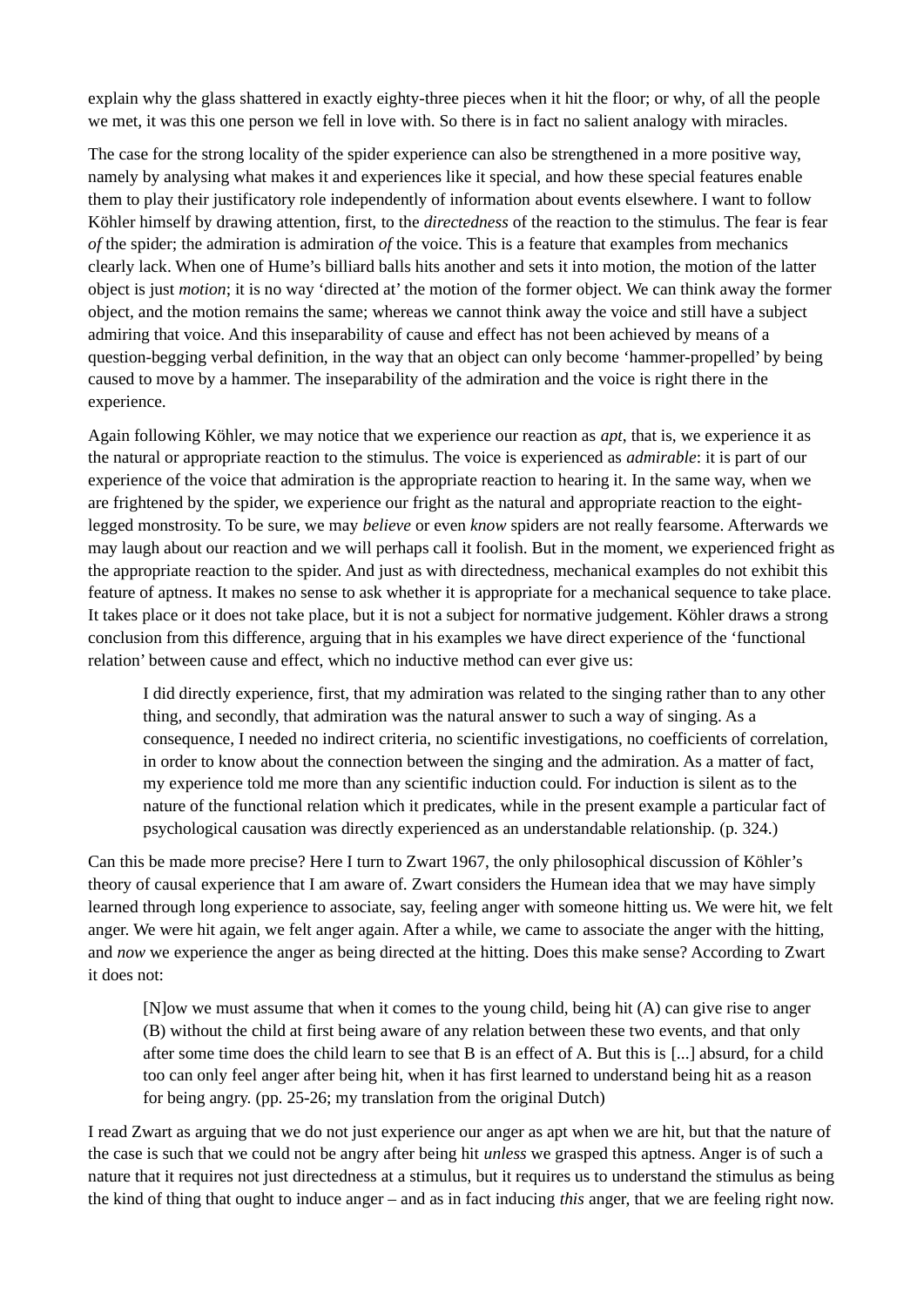Thus, Zwart's argument would be that the type of experiences that Köhler is talking about can only appear to us whole and complete, *with* the intrinsic grasp of causality, because this particular causal relation cannot exist without being grasped as at the same time a rational relation. I will call this feature of the experience its *rational transparency*.

These three properties of directedness, aptness and rational transparency form an intertwined trio. It is only because the reaction is directed towards the stimulus that the question of its aptness comes up. Rational transparency then is the property that the aptness of the reaction – and hence also the directedness of the experience – must be grasped for the experience to be possible.

Now it is clear, and has been emphasised above, that these properties are not to be found in mechanical sequences, or indeed in any sequences among external objects. But more importantly, these properties perfectly explain why intuitions gained from Humean example of billiard balls will not carry over to psychological reactions. For the crucial feature for Hume is that it is always conceivable that the purported cause and effect could exist independently; that in experience we never find any event that is not 'loose and separate'. I'm not taking a stance here on whether that is really true about external events. But it is obviously not true for experiences that essentially involve directedness, aptness and rational transparency. It is here that we find *in the single experience itself* the kind of 'necessary connexion' that Hume vainly sought among external experiences. And that is of course precisely what is needed for the experience to be strongly local, that is, for it to be able to play its justificatory role independently of what we learn about global patterns.<sup>[5](#page-9-0)</sup>

In the end, one will have to insist on the phenomenology – on the fact, if it is a fact, that we do indeed have experiences characterised by directedness, aptness and rational transparency. But such experiences seem to exist. And this means that strongly local causal experiences exist.

#### **6. Conclusion**

Where does that leave us? Beebee is right that many examples of experiencing causation do not spell trouble for the regularity theorist, since they leave open the possibility that either the causal experience itself or its veracity depends on other events happening at other places and times. But I have argued that the type of emotional reaction described by Köhler is different. Here our grasp of the causal relation between the stimulus and the reaction is so tight that it cannot be epistemically undermined by information about what happened in other situations. This type of experience is strongly local.

In section 2, we set out the consequences of finding strongly local causal experiences. First, it follows that the Humean regularity theory is false. Second, it follows that any other non-singularist theory of causation has an added burden: for it must show how its rejection of singularism is compatible with the existence of experiences like the spider example, experiences which essentially involve awareness of their own causal structure, and the causal implications of which cannot be undermined by learning more about non-local facts. This *may* be possible, but it is one dialectical challenge that singularism itself simply avoids. The question how much trouble this challenge makes for various forms of non-singularism must be left for future research.

One final note. The present paper was focused on scenarios of emotional reaction to stimuli. But equally fascinating questions arise about the experience of agency (where perhaps we grasp, in a strongly local way, a causal relation between our own decision and our physical movements) and even perception (where one might suggest that experiencing one's perceptions *as such* – as being *of* an external world – involves

<span id="page-9-0"></span><sup>5</sup> It might be tempting to say that the justificatory role of such experiences cannot be undermined at all. But I do not want to go that far. If there is one thing that analytic philosophers are good at, it is coming up with strange sceptical scenarios. Perhaps it is possible that there is a neuroscientist who manages to give me the exact experience of being frightened by a spider even though no spider, and no spider-like thing, is there at all. I don't want to take a stance on the possibility of this scenario. But note that it undermines the causal experience in a purely local manner: in this scenario the local events themselves are different from what I supposed them to be: they involve evil neuromachines rather than spiders. So this in no way undermines the strong locality of the experience.